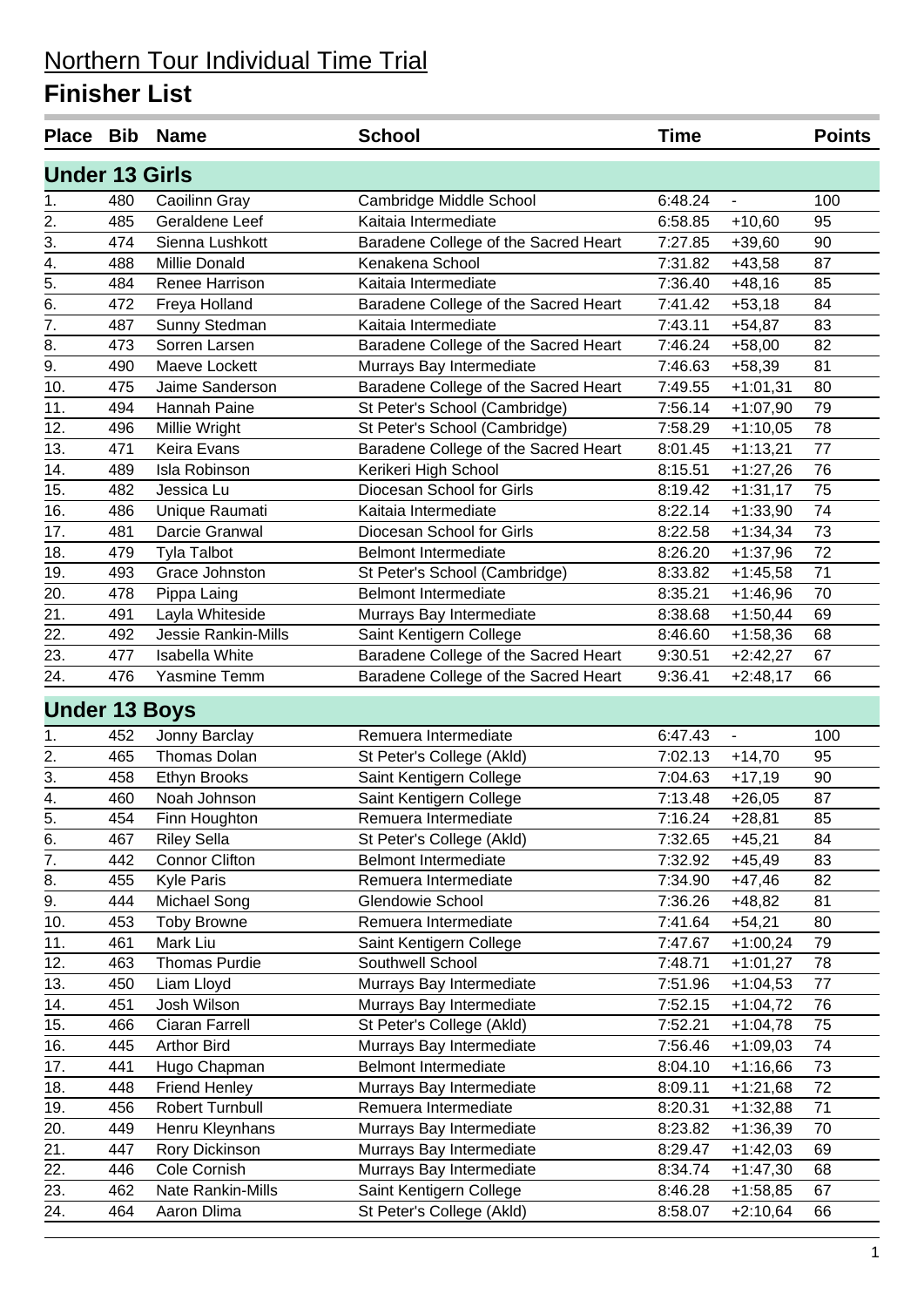| Place Bib             |     | <b>Name</b>               | <b>School</b>                        | <b>Time</b> |                | <b>Points</b> |
|-----------------------|-----|---------------------------|--------------------------------------|-------------|----------------|---------------|
| 25.                   | 469 | Luke Smith                | <b>Tomarata School</b>               | 9:26.75     | $+2:39,32$     | 65            |
| 26.                   | 468 | Kyle Smith                | <b>Tomarata School</b>               | 10:24.19    | $+3:36,75$     | 64            |
| <b>Under 14 Girls</b> |     |                           |                                      |             |                |               |
| 1.                    | 423 | Mackenzie Barnett         | Cambridge High School                | 6:37.42     | $\blacksquare$ | 100           |
| 2.                    | 438 | <b>Esther Carr</b>        | Takapuna Grammar School              | 6:50.22     | $+12,80$       | 95            |
| $\overline{3}$ .      | 440 | Natalie Wilson            | Takapuna Grammar School              | 6:57.58     | $+20,16$       | 90            |
| 4.                    | 415 | <b>Isabelle Gibson</b>    | Baradene College of the Sacred Heart | 7:02.39     | $+24,97$       | 87            |
| 5.                    | 420 | Jodie Blackwood           | <b>Belmont Intermediate</b>          | 7:08.61     | $+31,19$       | 85            |
| $\overline{6}$ .      | 427 | Ava Maddison              | Epsom Girls Grammar School           | 7:10.05     | $+32,63$       | 84            |
| $\overline{7}$ .      | 434 | Chelsea Nicholas          | Rosehill College                     | 7:11.26     | $+33,84$       | 83            |
| 8.                    | 424 | Georgia Mitchell          | Cambridge High School                | 7:11.27     | $+33,85$       | 82            |
| 9.                    | 416 | Sophia Hyland             | Baradene College of the Sacred Heart | 7:12.65     | $+35,23$       | 81            |
| 10.                   | 421 | Maisie Bower              | <b>Belmont Intermediate</b>          | 7:16.36     | $+38,94$       | 80            |
| 11.                   | 435 | <b>Madeline Ballard</b>   | Saint Kentigern College              | 7:20.94     | $+43,52$       | 79            |
| 12.                   | 419 | Somer Tong                | Baradene College of the Sacred Heart | 7:26.72     | $+49,30$       | 78            |
| 13.                   | 431 | Lily Greenwood            | Rangi Ruru Girls' School             | 7:27.64     | $+50,22$       | 77            |
| 14.                   | 426 | <b>Lily Shanley</b>       | Diocesan School for Girls            | 7:33.92     | $+56,50$       | 76            |
| 15.                   | 439 | Sophie Ochtman-Corfe      | Takapuna Grammar School              | 7:36.05     | $+58,63$       | 75            |
| 16.                   | 437 | Payton Hazlehurst         | St Peter's School (Cambridge)        | 7:37.31     | $+59,89$       | 74            |
| 17.                   | 417 | Mia Palao                 | Baradene College of the Sacred Heart | 7:54.90     | $+1:17,48$     | 73            |
| 18.                   | 422 | Abigayle Wells            | <b>Belmont Intermediate</b>          | 7:55.41     | $+1:17,99$     | 72            |
| 19.                   | 413 | <b>Jess Crummy</b>        | Baradene College of the Sacred Heart | 7:58.88     | $+1:21,46$     | 71            |
| 20.                   | 418 | <b>Tylajane Reed</b>      | Baradene College of the Sacred Heart | 7:59.97     | $+1:22,55$     | 70            |
| 21.                   | 436 | Keira Barlow              | Selwyn College                       | 8:05.44     | $+1:28,02$     | 69            |
| 22.                   | 433 | Anita lese                | Remuera Intermediate                 | 8:17.55     | $+1:40,13$     | 68            |
| 23.                   | 432 | Alexandra Clark           | Remuera Intermediate                 | 8:18.03     | $+1:40,61$     | 67            |
| 24.                   | 414 | Muireann Devlin           | Baradene College of the Sacred Heart | 8:25.13     | $+1:47,71$     | 66            |
| 25.                   | 412 | <b>Bailee Courtney</b>    | Baradene College of the Sacred Heart | 8:35.67     | $+1:58,25$     | 65            |
| 26.                   | 428 | Hannah Mead               | Epsom Girls Grammar School           | 8:36.61     | $+1:59,19$     | 64            |
| 27.                   | 430 | Phoebe Cumming            | New Plymouth Girls' High School      | 9:26.05     | $+2:48,63$     | 63            |
| <b>Under 14 Boys</b>  |     |                           |                                      |             |                |               |
| 1.                    | 371 | Nate Boness               | <b>Auckland Grammar School</b>       | 5:54.63     |                | 100           |
| 2.                    | 380 | <b>Jack Whittall</b>      | Cambridge High School                | 5:57.68     | $+03,05$       | 95            |
| 3.                    | 372 | Quinn Gardiner-Hall       | <b>Auckland Grammar School</b>       | 6:01.99     | $+07,36$       | 90            |
| 4.                    | 400 | Kane Foster               | St Peter's School (Cambridge)        | 6:03.47     | $+08,84$       | 87            |
| 5.                    | 373 | Daniel Morton             | <b>Auckland Grammar School</b>       | 6:08.71     | $+14,08$       | 85            |
| 6.                    | 401 | Frankie Wright            | St Peter's School (Cambridge)        | 6:09.88     | $+15,25$       | 84            |
| 7.                    | 386 | <b>Harrison Craw</b>      | Palmerston North Intermediate Normal | 6:21.29     | $+26,66$       | 83            |
| 8.                    | 405 | Zakariyya Rachmadi        | Westlake Boys High School            | 6:25.35     | $+30,72$       | 82            |
| 9.                    | 387 | Ta Craw                   | Palmerston North Intermediate Normal | 6:34.39     | $+39,76$       | 81            |
| 10.                   | 388 | Lucas Bhimy               | Rangeview Intermediate               | 6:38.00     | $+43,37$       | 80            |
| 11.                   | 402 | Seb Ness                  | Takapuna Grammar School              | 6:39.01     | $+44,37$       | 79            |
| 12.                   | 390 | Coen Anderson             | Saint Kentigern College              | 6:41.60     | $+46,97$       | 78            |
| 13.                   | 403 | Lenny MacDiarmid          | Westlake Boys High School            | 6:42.89     | $+48,26$       | 77            |
| 14.                   | 374 | <b>Christian Scarlett</b> | <b>Auckland Grammar School</b>       | 6:46.35     | $+51,71$       | 76            |
| 15.                   | 394 | Nico Jancys               | Saint Kentigern College              | 6:47.72     | $+53,09$       | 75            |
| 16.                   | 383 | Allan Dong                | Macleans College                     | 6:54.17     | $+59,54$       | 74            |
| 17.                   | 393 | Joshua Gordon-Glassford   | Saint Kentigern College              | 7:02.37     | $+1:07,74$     | 73            |
| 18.                   | 389 | Jack Norden               | Sacred Heart College (Akld)          | 7:02.39     | $+1:07,76$     | 72            |
| 19.                   | 404 | Benjamin Mascarenhas      | Westlake Boys High School            | 7:05.94     | $+1:11,31$     | 71            |
|                       |     |                           |                                      |             |                |               |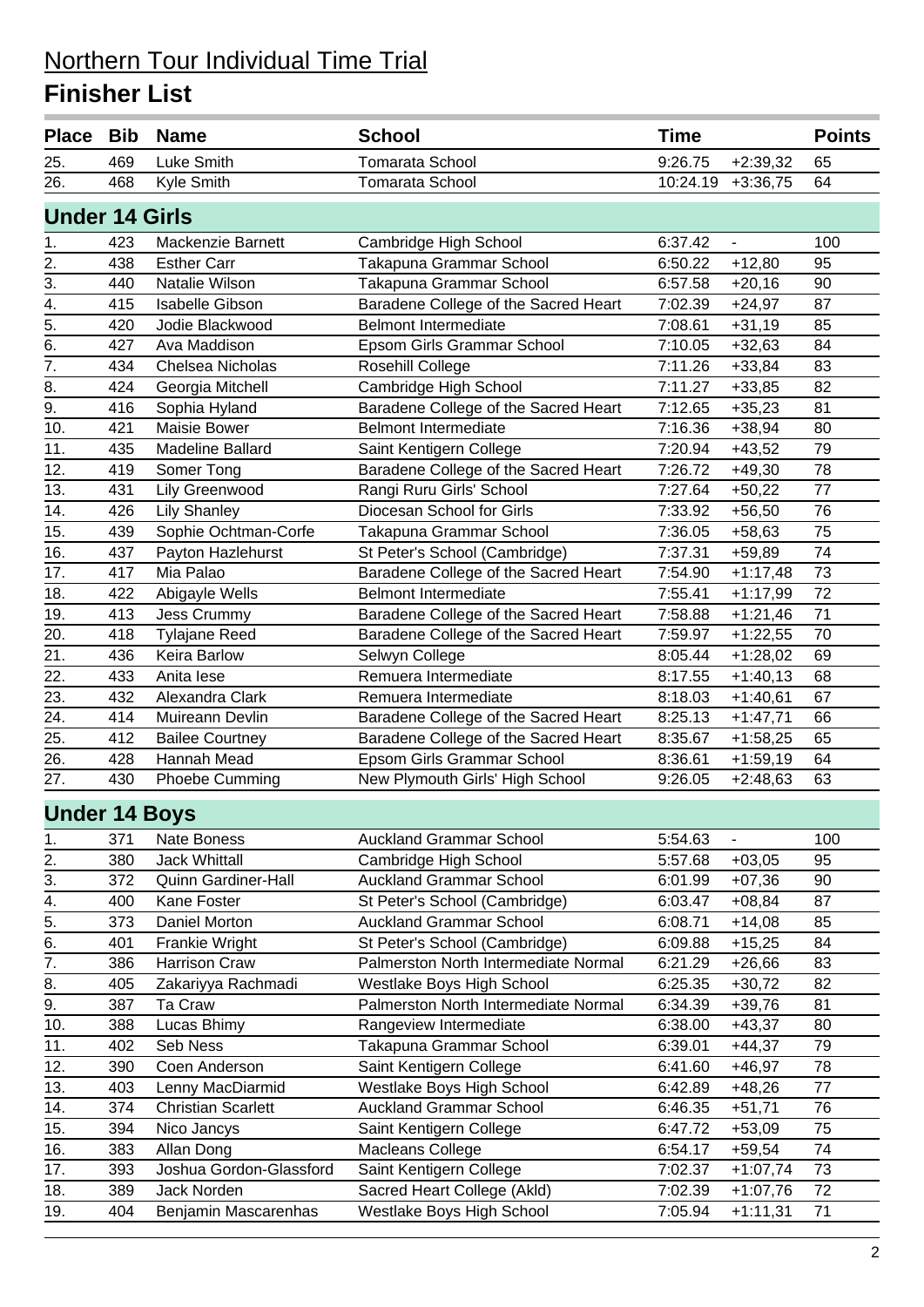| Place Bib             |     | <b>Name</b>              | <b>School</b>                        | <b>Time</b> |                  | <b>Points</b> |
|-----------------------|-----|--------------------------|--------------------------------------|-------------|------------------|---------------|
| 20.                   | 397 | Brogan Boyd              | St Peter's College (Akld)            | 7:08.31     | $+1:13,68$       | 70            |
| 21.                   | 377 | Daniel McClune           | <b>Belmont Intermediate</b>          | 7:08.41     | $+1:13,78$       | 69            |
| 22.                   | 395 | Benjamin Stewart         | Saint Kentigern College              | 7:09.17     | $+1:14,53$       | 68            |
| $\overline{23.}$      | 391 | Lewis Atkinson           | Saint Kentigern College              | 7:10.15     | $+1:15,52$       | 67            |
| 24.                   | 375 | Ben Bowen                | <b>Belmont Intermediate</b>          | 7:10.75     | $+1:16,12$       | 66            |
| 25.                   | 376 | Jack Gerken              | <b>Belmont Intermediate</b>          | 7:27.02     | $+1:32,39$       | 65            |
| 26.                   | 398 | Sean Collins-Stewart     | St Peter's College (Akld)            | 7:28.82     | $+1:34,19$       | 64            |
| 27.                   | 378 | Juno Shepherd            | <b>Belmont Intermediate</b>          | 7:33.06     | $+1:38,43$       | 63            |
| 28.                   | 392 | Sebastian Durey          | Saint Kentigern College              | 7:38.63     | $+1:44,00$       | 62            |
| $\overline{29}$ .     | 385 | Nathan Hattingh          | Pakuranga College                    | 7:41.08     | $+1:46,45$       | 61            |
| 30.                   | 399 | Otis White               | St Peter's College (Akld)            | 7:41.10     | $+1:46,47$       | 60            |
| $\overline{31}$ .     | 382 | Luke Goodall             | Glendowie School                     | 7:55.11     | $+2:00,48$       | 59            |
| 32.                   | 396 | Jackson Dwyer            | St Pauls Collegiate (Ham)            | 7:57.57     | $+2:02,94$       | 58            |
| 33.                   | 384 | <b>Felix Creasy</b>      | Murrays Bay Intermediate             | 8:06.34     | $+2:11,71$       | 57            |
| 34.                   | 379 | Joseph Thomas            | <b>Belmont Intermediate</b>          | 16:49.21    | $+10:54,58$      | 56            |
| <b>Under 15 Girls</b> |     |                          |                                      |             |                  |               |
| 1.                    | 358 | <b>Ruby Spring</b>       | Saint Kentigern College              | 5:59.12     | $\blacksquare$   | 100           |
| $\frac{2}{3}$         | 339 | Seana Gray               | Cambridge High School                | 6:10.05     | $+10,92$         | 95            |
|                       | 357 | Olivia Rooney            | Saint Kentigern College              | 6:23.78     | $+24,65$         | 90            |
| $\overline{4}$ .      | 345 | Maia Barclay             | Epsom Girls Grammar School           | 6:25.46     | $+26,33$         | 87            |
| $\overline{5}$ .      | 355 | <b>Isabele Bannister</b> | Saint Kentigern College              | 6:34.55     | $+35,42$         | 85            |
| $\overline{6}$ .      | 335 | <b>Bonnie Rattray</b>    | Baradene College of the Sacred Heart | 6:37.75     | $+38,62$         | 84            |
| $\overline{7}$ .      | 347 | Tegan Feringa            | Epsom Girls Grammar School           | 6:39.01     | $+39,89$         | 83            |
| 8.                    | 331 | Emma Blackmore           | Baradene College of the Sacred Heart | 6:39.26     | $+40,14$         | 82            |
| 9.                    | 361 | <b>Brooke Leonard</b>    | Takapuna Grammar School              | 6:43.67     | $+44,54$         | 81            |
| 10.                   | 341 | <b>Isobel Fletcher</b>   | Diocesan School for Girls            | 6:53.39     | $+54,26$         | 80            |
| 11.                   | 333 | <b>River Miln</b>        | Baradene College of the Sacred Heart | 6:57.72     | $+58,60$         | 79            |
| $\overline{12}$ .     | 337 | <b>Greer Stringer</b>    | Baradene College of the Sacred Heart | 6:59.08     | $+59,96$         | 78            |
| 13.                   | 364 | <b>Emerson Wright</b>    | Waikato Diocesan School              | 6:59.78     | $+1:00,66$       | 77            |
| 14.                   | 359 | <b>Jess Carswell</b>     | St Peter's School (Cambridge)        | 7:01.22     | $+1:02,10$       | 76            |
| 15.                   | 351 | <b>Tessa Swinson</b>     | Epsom Girls Grammar School           | 7:01.47     | $+1:02,35$       | 75            |
| 16.                   | 362 | Phoebe Morrison          | Takapuna Grammar School              |             | 7:03.02 +1:03,89 | 74            |
| 17.                   | 349 | Abigail Ruddenklau       | Epsom Girls Grammar School           | 7:04.43     | $+1:05,31$       | 73            |
| 18.                   | 340 | <b>Molly Hayes</b>       | Cambridge High School                | 7:07.39     | $+1:08,27$       | 72            |
| 19.                   | 342 | Sophia Hay               | Diocesan School for Girls            | 7:09.76     | $+1:10,64$       | 71            |
| 20.                   | 332 | Celia Galvin             | Baradene College of the Sacred Heart | 7:09.82     | $+1:10,70$       | 70            |
| 21.                   | 336 | <b>Emily Shaw</b>        | Baradene College of the Sacred Heart | 7:10.05     | $+1:10,92$       | 69            |
| 22.                   | 356 | Petra Martinez Azaro     | Saint Kentigern College              | 7:19.44     | $+1:20,31$       | 68            |
| 23.                   | 363 | Kate Heatley             | Waikato Diocesan School              | 7:22.77     | $+1:23,64$       | 67            |
| 24.                   | 348 | Georgia Herrell          | Epsom Girls Grammar School           | 7:22.85     | $+1:23,73$       | 66            |
| 25.                   | 353 | <b>Tiree Robinson</b>    | Kerikeri High School                 | 7:28.90     | $+1:29,78$       | 65            |
| 26.                   | 350 | Gabriella Rush           | Epsom Girls Grammar School           | 7:29.69     | $+1:30,57$       | 64            |
| 27.                   | 354 | Hayley Newington         | <b>Macleans College</b>              | 7:34.26     | $+1:35,14$       | 63            |
| 28.                   | 346 | Zoe Broad                | Epsom Girls Grammar School           | 7:40.03     | $+1:40,90$       | 62            |
| 29.                   | 334 | <b>Frederik Rajotte</b>  | Baradene College of the Sacred Heart | 7:43.79     | $+1:44,67$       | 61            |
| 30.                   | 338 | Zoe Temm                 | Baradene College of the Sacred Heart | 7:47.55     | $+1:48,42$       | 60            |
| <b>Under 15 Boys</b>  |     |                          |                                      |             |                  |               |
| 1.                    | 314 | Hamish Banks             | St Peter's School (Cambridge)        | 5:36.54     | ۰                | 100           |
| 2.                    | 310 | Max Preece               | St Peter's College (Akld)            | 5:37.54     | $+00,99$         | 95            |
| 3.                    | 290 | <b>Matthew Ney</b>       | Gisborne Boys High School            | 5:54.39     | $+17,84$         | 90            |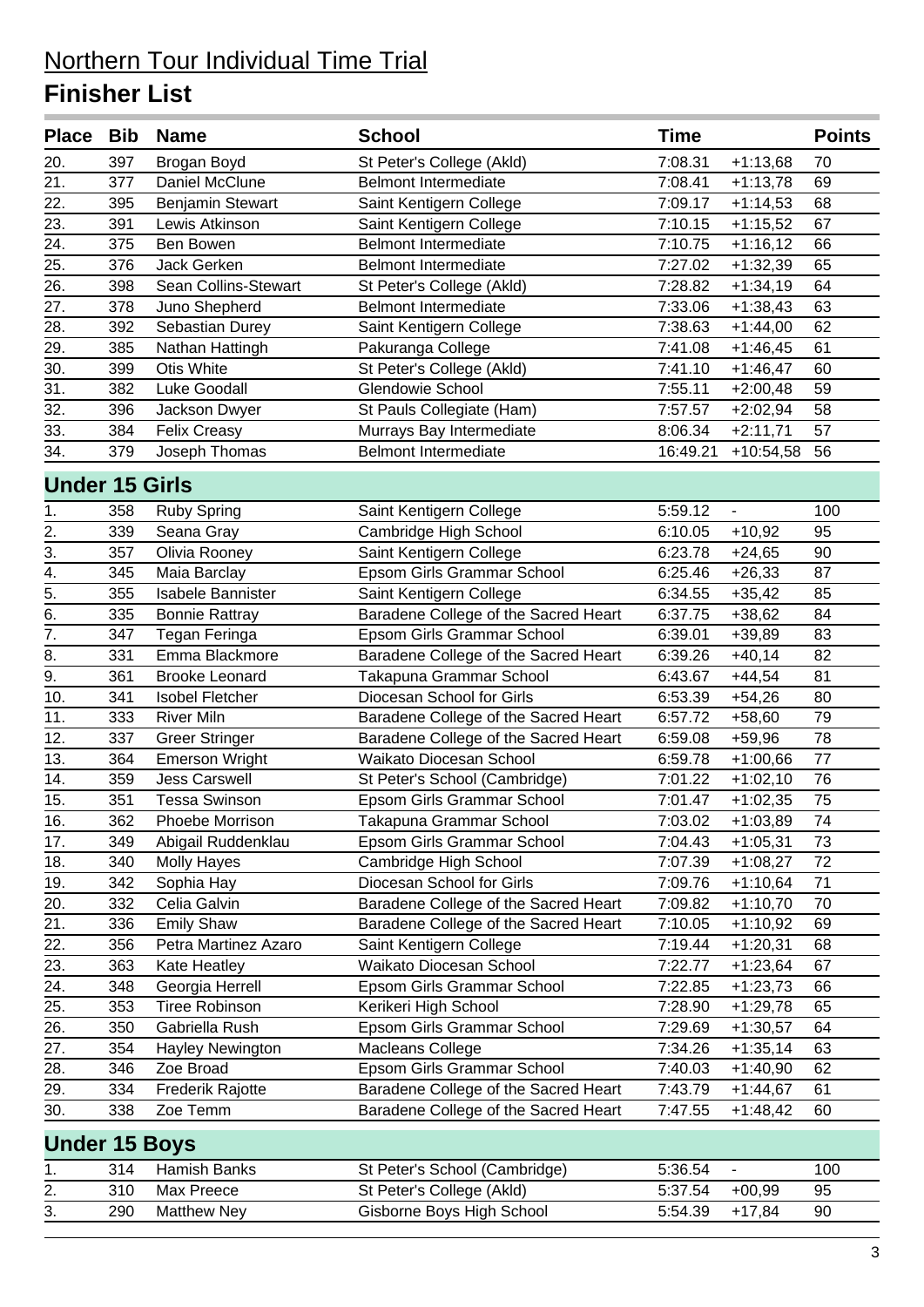| Place Bib             |     | <b>Name</b>              | <b>School</b>                         | <b>Time</b> |             | <b>Points</b> |
|-----------------------|-----|--------------------------|---------------------------------------|-------------|-------------|---------------|
| 4.                    | 325 | Jack Lloyd               | Westlake Boys High School             | 5:56.63     | $+20,08$    | 87            |
| $\overline{5}$ .      | 288 | Maui Morrison            | Cambridge High School                 | 5:58.65     | $+22,11$    | 85            |
| 6.                    | 306 | <b>Elliot Robertson</b>  | <b>Scots College</b>                  | 5:59.14     | $+22,60$    | 84            |
| $\overline{7}$ .      | 313 | Lochlan Foote            | St Peter's College (Palmerston North) | 6:10.76     | $+34,22$    | 83            |
| 8.                    | 297 | Finn Wilson              | Macleans College                      | 6:13.53     | $+36,98$    | 82            |
| $\overline{9}$ .      | 292 | Reuben Fraser            | Hamilton Boys High School             | 6:13.77     | $+37,23$    | 81            |
| 10.                   | 293 | Nikau Pritchard-Scouller | Hamilton Boys High School             | 6:18.62     | $+42,08$    | 80            |
| 11.                   | 281 | Luke Hair                | <b>Auckland Grammar School</b>        | 6:20.46     | $+43,91$    | 79            |
| 12.                   | 316 | Nathan Erskine           | Takapuna Grammar School               | 6:20.76     | $+44,21$    | 78            |
| 13.                   | 280 | Justin Chan              | <b>Auckland Grammar School</b>        | 6:24.81     | $+48,27$    | 77            |
| 14.                   | 305 | Harry Hannan             | Saint Kentigern College               | 6:26.52     | $+49,97$    | 76            |
| 15.                   | 322 | Alex Buckle              | Westlake Boys High School             | 6:27.15     | $+50,60$    | 75            |
| 16.                   | 284 | <b>Austin Norwell</b>    | <b>Auckland Grammar School</b>        | 6:28.82     | $+52,27$    | 74            |
| 17.                   | 296 | Kyle Chen                | Macleans College                      | 6:28.83     | $+52,28$    | 73            |
| 18.                   | 319 | Michael Young            | Takapuna Grammar School               | 6:29.94     | $+53,39$    | 72            |
| 19.                   | 285 | Levi Williams            | <b>Auckland Grammar School</b>        | 6:30.84     | $+54,29$    | 71            |
| 20.                   | 282 | Zachary Heyes            | <b>Auckland Grammar School</b>        | 6:31.14     | $+54,59$    | 70            |
| $\overline{21}$       | 287 | Louis Grimshaw           | Cambridge High School                 | 6:34.87     | $+58,32$    | 69            |
| 22.                   | 317 | Hugo Johnson             | Takapuna Grammar School               | 6:36.37     | $+59,82$    | 68            |
| 23.                   | 326 | Jack Lockett             | Westlake Boys High School             | 6:36.95     | $+1:00,41$  | 67            |
| 24.                   | 295 | Nathan Hill              | King's College                        | 6:37.93     | $+1:01,38$  | 66            |
| 25.                   | 327 | Tom McConnachie          | Westlake Boys High School             | 6:39.34     | $+1:02,80$  | 65            |
| 26.                   | 321 | Campbell Bain            | Westlake Boys High School             | 6:40.77     | $+1:04,22$  | 64            |
| 27.                   | 299 | <b>Fletcher Hilton</b>   | Sacred Heart College (Akld)           | 6:40.80     | $+1:04,25$  | 63            |
| 28.                   | 300 | Leon O'Brien             | Sacred Heart College (Akld)           | 6:48.10     | $+1:11,55$  | 62            |
| $\overline{29}$ .     | 309 | William Howcroft         | St Peter's College (Akld)             | 6:49.22     | $+1:12,67$  | 61            |
| 30.                   | 303 | Callum Cruickshank       | Saint Kentigern College               | 6:49.59     | $+1:13,05$  | 60            |
| $\overline{31}$       | 301 | Connor Te Rito           | Sacred Heart College (Akld)           | 6:50.15     | $+1:13,60$  | 59            |
| 32.                   | 294 | Tani Henwood             | King's College                        | 6:55.32     | $+1:18,78$  | 58            |
| 33.                   | 286 | Peyton Yakas             | <b>Auckland Grammar School</b>        | 6:55.97     | $+1:19,43$  | 57            |
| $\overline{34}$ .     | 279 | <b>Dexter Cameron</b>    | <b>Auckland Grammar School</b>        | 6:58.24     | $+1:21,70$  | 56            |
| 35.                   | 323 | Joshua Doherty           | Westlake Boys High School             | 6:58.71     | $+1:22,17$  | 55            |
| 36.                   | 324 | Sam Lavelle              | Westlake Boys High School             | 7:00.06     | +1:23,52    | 54            |
| 37.                   | 311 | <b>Jack Rose</b>         | St Peter's College (Akld)             | 7:06.96     | $+1:30,41$  | 53            |
| 38.                   | 289 | Zane Rutland             | Cambridge High School                 | 7:10.42     | $+1:33,87$  | 52            |
| 39.                   | 308 | Oliver Galpin            | St Pauls Collegiate (Ham)             | 7:15.58     | $+1:39,04$  | 51            |
| 40.                   | 283 | Carter Leckie            | <b>Auckland Grammar School</b>        | 7:20.47     | $+1:43,93$  | 50            |
| 41.                   | 312 | <b>Jack Simpkins</b>     | St Peter's College (Akld)             | 7:21.63     | $+1:45,09$  | 49            |
| 42.                   | 277 | <b>Tommy Norenbergs</b>  | <b>ACG Parnell College</b>            | 7:24.19     | $+1:47,65$  | 48            |
| 43.                   | 304 | <b>Antony Gault</b>      | Saint Kentigern College               | 7:25.17     | $+1:48,63$  | 47            |
| 44.                   | 291 | George Lee               | Glendowie College                     | 7:25.28     | $+1:48,73$  | 46            |
| 45.                   | 278 | Django Scott             | <b>ACG Parnell College</b>            | 7:25.85     | $+1:49,30$  | 45            |
| 46.                   | 320 | Aidan Alexander          | Westlake Boys High School             | 7:26.15     | $+1:49,60$  | 44            |
| 47.                   | 275 | Lance Du                 | <b>ACG Parnell College</b>            | 7:28.28     | $+1:51,74$  | 43            |
| 48.                   | 276 | Jeremy Lin               | <b>ACG Parnell College</b>            | 7:53.04     | $+2:16,50$  | 42            |
| 49.                   | 307 | <b>Benjamin Chambers</b> | Selwyn College                        | 7:53.97     | $+2:17,42$  | 41            |
| 50.                   | 302 | William Brown            | Saint Kentigern College               | 8:17.16     | $+2:40,62$  | 40            |
| 51.                   | 298 | Aidan Laloli             | Pakuranga College                     | 29:49.17    | $+24:12,62$ | 39            |
| <b>Under 16 Girls</b> |     |                          |                                       |             |             |               |
| 1.                    | 245 | Ally Gothard             | Epsom Girls Grammar School            | 6:12.22     |             | 100           |
| 2.                    | 258 | Sophie Spencer           | Saint Kentigern College               | 6:13.38     | $+01,16$    | 95            |
|                       |     |                          |                                       |             |             |               |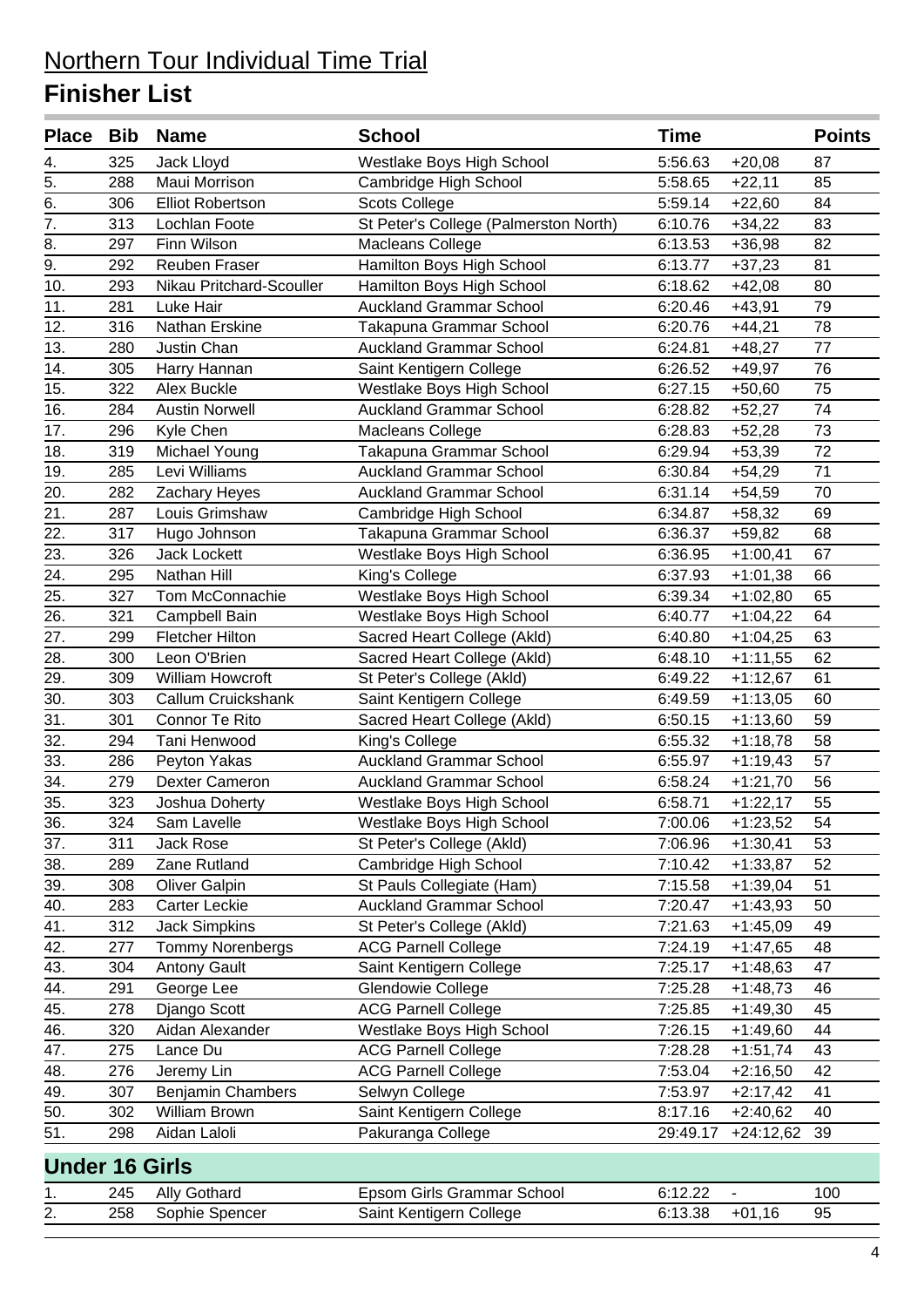| Place Bib            |     | <b>Name</b>                 | <b>School</b>                        | Time    |                | <b>Points</b> |
|----------------------|-----|-----------------------------|--------------------------------------|---------|----------------|---------------|
| 3.                   | 240 | Arabella Tuck               | Diocesan School for Girls            | 6:13.72 | $+01,49$       | 90            |
| 4.                   | 234 | Alice Hopkinson             | Baradene College of the Sacred Heart | 6:16.15 | $+03,92$       | 87            |
| 5.                   | 250 | <b>Bee Townsend</b>         | Epsom Girls Grammar School           | 6:20.08 | $+07,86$       | 85            |
| $\overline{6}$ .     | 236 | Ella Morton                 | Baradene College of the Sacred Heart | 6:24.90 | $+12,68$       | 84            |
| $\overline{7}$ .     | 238 | Keisha Anderson             | Cambridge High School                | 6:26.91 | $+14,68$       | 83            |
| 8.                   | 237 | Lydia Stevens               | Baradene College of the Sacred Heart | 6:35.86 | $+23,64$       | 82            |
| 9.                   | 244 | Georgina Christie           | Epsom Girls Grammar School           | 6:35.96 | $+23,74$       | 81            |
| 10.                  | 260 | Lily Cawood                 | St Peter's School (Cambridge)        | 6:42.24 | $+30,01$       | 80            |
| 11.                  | 242 | <b>Caitlin Bell</b>         | Epsom Girls Grammar School           | 6:45.72 | $+33,50$       | 79            |
| 12.                  | 232 | Niamh Evans                 | Baradene College of the Sacred Heart | 6:47.77 | $+35,54$       | 78            |
| 13.                  | 261 | Sophie De Vries             | St Peter's School (Cambridge)        | 6:48.78 | $+36,55$       | 77            |
| 14.                  | 264 | Ella McKinney               | Takapuna Grammar School              | 6:50.30 | $+38,07$       | 76            |
| 15.                  | 262 | Sadie Walker                | St Peter's School (Cambridge)        | 6:51.80 | $+39,57$       | 75            |
| 16.                  | 266 | Nikita Coleman              | Waikato Diocesan School              | 6:52.51 | $+40,28$       | 74            |
| 17.                  | 268 | Kate Lumsden                | Waikato Diocesan School              | 6:54.79 | $+42,57$       | 73            |
| 18.                  | 263 | Lizzie Chapman              | Takapuna Grammar School              | 6:56.69 | $+44,46$       | 72            |
| 19.                  | 252 | Erin Walshe                 | Glendowie College                    | 7:00.10 | $+47,87$       | 71            |
| 20.                  | 231 | <b>Charlotte Ellis</b>      | Baradene College of the Sacred Heart | 7:02.30 | $+50,08$       | 70            |
| 21.                  | 271 | <b>Charlotte Brown</b>      | Waitakere College                    | 7:05.46 | $+53,24$       | 69            |
| 22.                  | 251 | Emma Goodall                | Glendowie College                    | 7:13.45 | $+1:01,22$     | 68            |
| 23.                  | 253 | Anastasia Makogon           | King's College                       | 7:14.35 | $+1:02,13$     | 67            |
| 24.                  | 259 | <b>Kate Waters</b>          | St Cuthbert's College                | 7:20.60 | $+1:08,37$     | 66            |
| 25.                  | 247 | Bo Cinja Malsch             | Epsom Girls Grammar School           | 7:20.63 | $+1:08,41$     | 65            |
| 26.                  | 270 | Kate Ward                   | Waikato Diocesan School              | 7:22.42 | $+1:10,19$     | 64            |
| 27.                  | 241 | Isabella Adams              | Epsom Girls Grammar School           | 7:23.78 | $+1:11,55$     | 63            |
| 28.                  | 257 | Sophie Ellet                | Saint Kentigern College              | 7:25.89 | $+1:13,67$     | 62            |
| 29.                  | 235 | Eleanor Inwood              | Baradene College of the Sacred Heart | 7:26.20 | $+1:13,98$     | 61            |
| 30.                  | 267 | <b>Emily Gilchrist</b>      | Waikato Diocesan School              | 7:31.67 | $+1:19,45$     | 60            |
| 31.                  | 239 | Hannah Mudgway              | Cambridge High School                | 7:32.56 | $+1:20,34$     | 59            |
| 32.                  | 243 | Isla Burton                 | Epsom Girls Grammar School           | 7:33.76 | $+1:21,53$     | 58            |
| 33.                  | 254 | Rachel Yu                   | Macleans College                     | 7:35.13 | $+1:22,91$     | 57            |
| 34.                  | 255 | Millie Wright               | New Plymouth Girls' High School      | 7:36.09 | $+1:23,86$     | 56            |
| $\overline{35}$ .    | 269 | <b>Bree Scott</b>           | Waikato Diocesan School              | 7:36.19 | $+1:23,97$     | 55            |
| 36.                  | 246 | Anna Hoerdemann             | Epsom Girls Grammar School           | 7:40.26 | $+1:28,04$     | 54            |
| 37.                  | 265 | Jessica Clapcott            | Waikato Diocesan School              | 7:47.33 | $+1:35,10$     | 53            |
| 38.                  | 249 | <b>Caroline Taillie</b>     | Epsom Girls Grammar School           | 7:54.05 | $+1:41,83$     | 52            |
| 39.                  | 256 | <b>Danielle Eccles</b>      | Saint Kentigern College              | 7:59.69 | $+1:47,47$     | 51            |
| <b>Under 16 Boys</b> |     |                             |                                      |         |                |               |
| 1.                   | 215 | <b>August Elworthy</b>      | Takapuna Grammar School              | 5:32.22 | $\blacksquare$ | 100           |
| 2.                   | 173 | <b>Blake Bailey</b>         | Cambridge High School                | 5:35.96 | $+03,74$       | 95            |
| $\overline{3}$ .     | 217 | James Ochtman-Corfe         | Takapuna Grammar School              | 5:38.90 | $+06,68$       | 90            |
| 4.                   | 213 | <b>Oliver Watson-Plamer</b> | St Peter's School (Cambridge)        | 5:41.13 | $+08,91$       | 87            |
| $\overline{5}$ .     | 175 | <b>Matt Davis</b>           | Cambridge High School                | 5:42.02 | $+09,80$       | 85            |
| 6.                   | 223 | Lewis Bower                 | Westlake Boys High School            | 5:43.29 | $+11,07$       | 84            |
| $\overline{7}$ .     | 194 | Joel Douglas                | Sacred Heart College (Akld)          | 5:44.08 | $+11,86$       | 83            |
| 8.                   | 176 | Jaxson Russell              | Cambridge High School                | 5:49.92 | $+17,69$       | 82            |
| 9.                   | 222 | Luke Blackwood              | Westlake Boys High School            | 5:51.51 | $+19,28$       | 81            |
| 10.                  | 189 | <b>Rubin Whiteley</b>       | <b>Macleans College</b>              | 5:52.18 | $+19,96$       | 80            |
| 11.                  | 212 | Lewis Johnston              | St Peter's School (Cambridge)        | 5:53.49 | $+21,27$       | 79            |
| 12.                  | 170 | <b>Edward Pawson</b>        | <b>Auckland Grammar School</b>       | 5:54.65 | $+22,43$       | 78            |
| 13.                  | 193 | <b>Redmond Connolly</b>     | Sacred Heart College (Akld)          | 5:55.62 | $+23,39$       | 77            |
|                      |     |                             |                                      |         |                |               |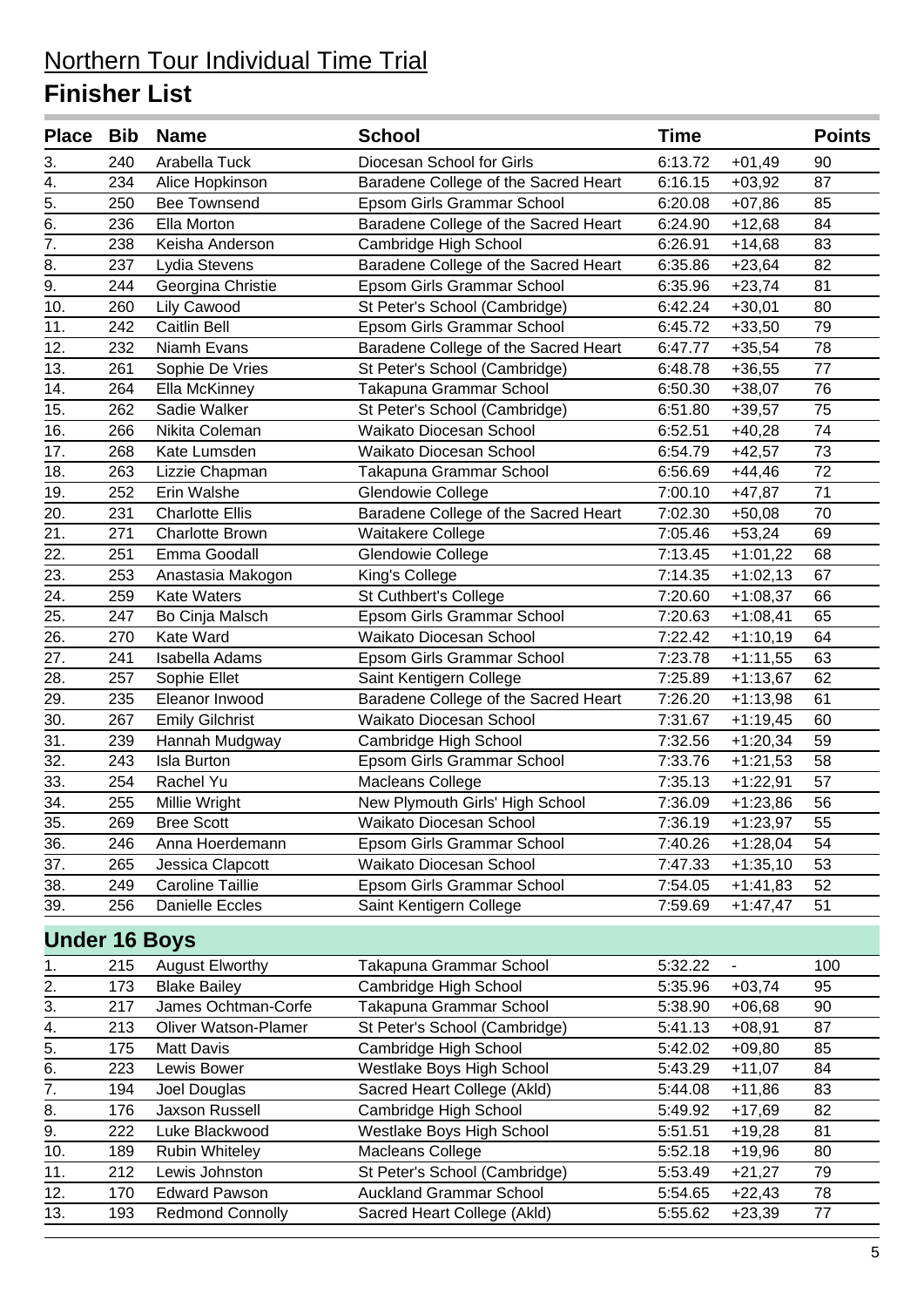| <b>Place</b>          | Bib | <b>Name</b>               | <b>School</b>                  | <b>Time</b> |            | <b>Points</b> |
|-----------------------|-----|---------------------------|--------------------------------|-------------|------------|---------------|
| 14.                   | 182 | Tom Stephenson            | King's College                 | 5:57.64     | $+25,42$   | 76            |
| 15.                   | 227 | Oscar Woolner-Piacun      | Westlake Boys High School      | 5:58.19     | $+25,97$   | 75            |
| 16.                   | 171 | <b>Olano Scarlett</b>     | <b>Auckland Grammar School</b> | 5:59.35     | $+27,13$   | 74            |
| 17.                   | 172 | Jack Gillingham           | Bethlehem College              | 6:00.46     | $+28,23$   | 73            |
| 18.                   | 174 | <b>Hunter Brodie-Lees</b> | Cambridge High School          | 6:02.91     | $+30,69$   | 72            |
| 19.                   | 162 | Tom Bean                  | <b>Auckland Grammar School</b> | 6:05.04     | $+32,82$   | 71            |
| 20.                   | 168 | <b>Thomas Murray</b>      | <b>Auckland Grammar School</b> | 6:06.15     | $+33,93$   | 70            |
| 21.                   | 200 | Nicholas Parkman          | Saint Kentigern College        | 6:07.58     | $+35,36$   | 69            |
| 22.                   | 178 | <b>Oliver Duncan</b>      | Hamilton Boys High School      | 6:08.13     | $+35,91$   | 68            |
| 23.                   | 219 | Ryan Wood                 | Takapuna Grammar School        | 6:08.78     | $+36,56$   | 67            |
| 24.                   | 181 | Oli Fisher                | King's College                 | 6:09.25     | $+37,03$   | 66            |
| 25.                   | 218 | Alex Skilton              | Takapuna Grammar School        | 6:09.29     | $+37,07$   | 65            |
| 26.                   | 179 | Jared Mann                | Hamilton Boys High School      | 6:11.49     | $+39,27$   | 64            |
| 27.                   | 197 | <b>Hunter Donley</b>      | Saint Kentigern College        | 6:13.24     | $+41,02$   | 63            |
| 28.                   | 204 | <b>Ben MacSweeney</b>     | Selwyn College                 | 6:14.70     | $+42,48$   | 62            |
| 29.                   | 185 | <b>Gareth Lewis</b>       | Macleans College               | 6:15.32     | $+43,10$   | 61            |
| 30.                   | 166 | Felix Maddison            | <b>Auckland Grammar School</b> | 6:16.08     | $+43,86$   | 60            |
| 31.                   | 214 | Lachlan Campbell          | Takapuna Grammar School        | 6:16.82     | $+44,60$   | 59            |
| 32.                   | 207 | <b>Riley Wills</b>        | St Pauls Collegiate (Ham)      | 6:17.36     | $+45,14$   | 58            |
| 33.                   | 220 | <b>Adam Swney</b>         | Te Awamutu College             | 6:18.02     | $+45,80$   | 57            |
| 34.                   | 226 | Jack Tiplady              | Westlake Boys High School      | 6:18.30     | $+46,08$   | 56            |
| 35.                   | 167 | <b>William Morton</b>     | <b>Auckland Grammar School</b> | 6:19.63     | $+47,41$   | 55            |
| 36.                   | 183 | Winston Yan               | King's College                 | 6:19.70     | $+47,48$   | 54            |
| 37.                   | 228 | <b>Trevor Coetzee</b>     | Whangarei Boys' High School    | 6:20.14     | $+47,92$   | 53            |
| 38.                   | 177 | <b>Riley Tunnicliffe</b>  | Feilding High School           | 6:22.74     | $+50,52$   | 52            |
| 39.                   | 224 | Dan Davis                 | Westlake Boys High School      | 6:23.44     | $+51,22$   | 51            |
| 40.                   | 164 | Tom Hiddleston            | <b>Auckland Grammar School</b> | 6:27.19     | $+54,97$   | 50            |
| 41.                   | 211 | James Mullholland         | St Peter's College (Akld)      | 6:27.53     | $+55,31$   | 49            |
| 42.                   | 208 | <b>Toby Baird</b>         | St Peter's College (Akld)      | 6:28.32     | $+56,10$   | 48            |
| 43.                   | 198 | Ryan Gill                 | Saint Kentigern College        | 6:30.29     | $+58,07$   | 47            |
| 44.                   | 216 | Jackson Harvey            | Takapuna Grammar School        | 6:30.96     | $+58,74$   | 46            |
| $\overline{45}$ .     | 196 | <b>Thomas Clark</b>       | Saint Kentigern College        | 6:32.38     | $+1:00,16$ | 45            |
| 46.                   | 188 | Levi Smyth                | Macleans College               | 6:33.94     | $+1:01,72$ | 44            |
| 47.                   | 163 | Jack Becker               | <b>Auckland Grammar School</b> | 6:35.68     | $+1:03,46$ | 43            |
| 48.                   | 225 | Thomas Leybourne          | Westlake Boys High School      | 6:38.77     | $+1:06,55$ | 42            |
| 49.                   | 191 | Luke Maxwell              | Massey High School             | 6:38.97     | $+1:06,75$ | 41            |
| 50.                   | 205 | <b>Ashton Reed</b>        | Selwyn College                 | 6:42.20     | $+1:09,98$ | 40            |
| 51.                   | 180 | Jackson Donnelly          | King's College                 | 6:45.84     | $+1:13,62$ | 39            |
| 52.                   | 203 | <b>Braden Jones</b>       | Selwyn College                 | 6:47.24     | $+1:15,02$ | 38            |
| 53.                   | 206 | <b>Isaac Reay</b>         | St Pauls Collegiate (Ham)      | 6:48.54     | $+1:16,32$ | 37            |
| $\overline{54}$ .     | 186 | Logan Marshall            | Macleans College               | 6:49.34     | $+1:17,12$ | 36            |
| 55.                   | 209 | Samuel Carter             | St Peter's College (Akld)      | 6:54.35     | $+1:22,13$ | 35            |
| 56.                   | 202 | Jesse Coleman             | Selwyn College                 | 7:01.53     | $+1:29,31$ | 34            |
| 57.                   | 201 | William Ashman            | Selwyn College                 | 7:06.88     | $+1:34,66$ | 33            |
| 58.                   | 161 | <b>William Dalziel</b>    | <b>ACG Parnell College</b>     | 7:09.73     | $+1:37,51$ | 32            |
| 59.                   | 190 | Samuel Yuan               | Macleans College               | 7:12.27     | $+1:40,05$ | 31            |
| 60.                   | 210 | Michael Magness           | St Peter's College (Akld)      | 7:16.30     | $+1:44,08$ | 30            |
| 61.                   | 195 | Nicolaus O'Brien          | Sacred Heart College (Akld)    | 7:39.23     | $+2:07,01$ | 29            |
| 62.                   | 187 | Devon Nilaweera           | Macleans College               | 7:42.24     | $+2:10,02$ | 28            |
| <b>Under 17 Girls</b> |     |                           |                                |             |            |               |
| 1.                    | 144 | <b>Prudence Fowler</b>    | Diocesan School for Girls      | 12:35.00 -  |            | 100           |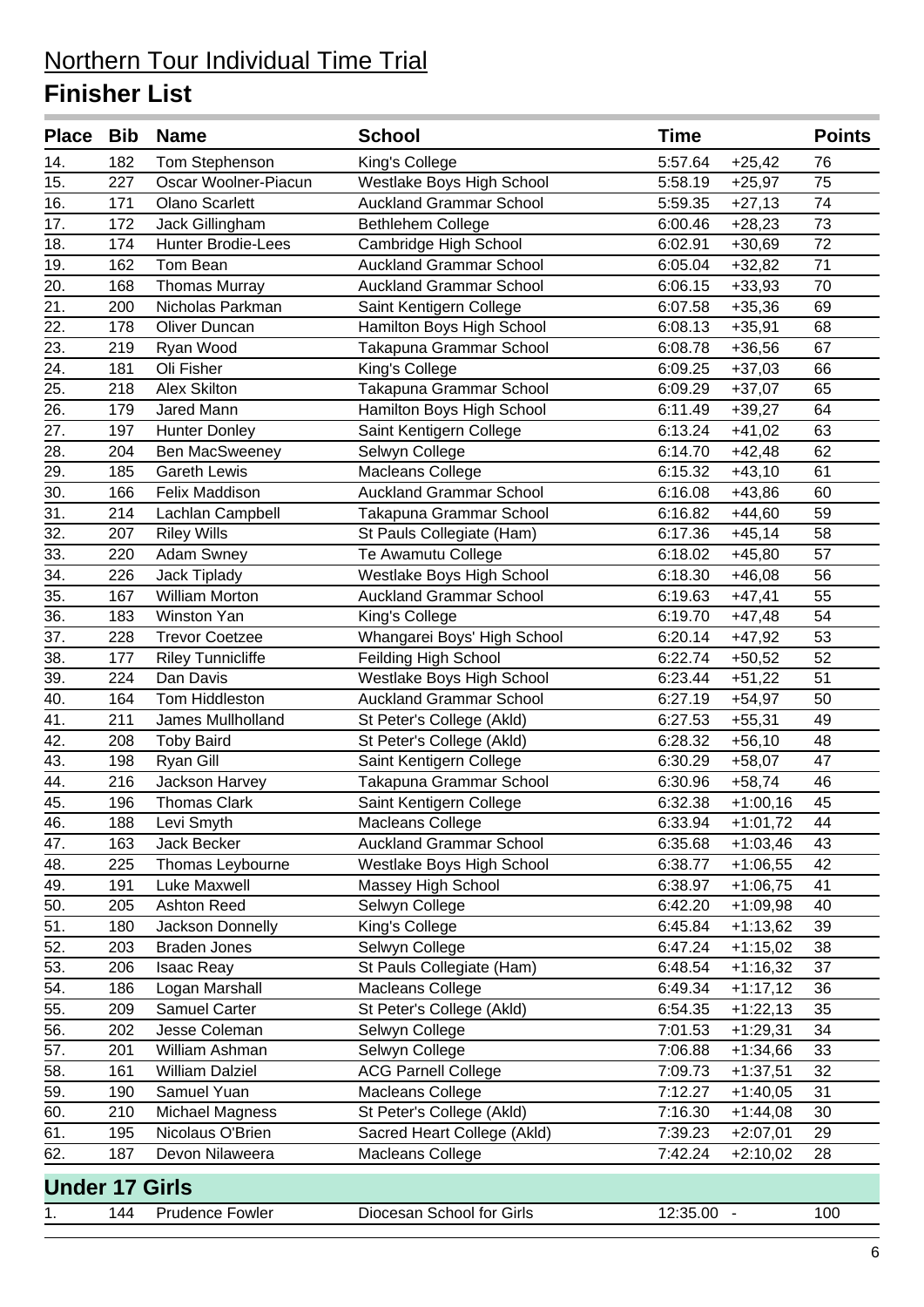| Place Bib            |     | <b>Name</b>             | <b>School</b>                           | Time              |            | <b>Points</b> |
|----------------------|-----|-------------------------|-----------------------------------------|-------------------|------------|---------------|
| $\overline{2}$ .     | 136 | Jorja Clouth            | Baradene College of the Sacred Heart    | 13:00.04          | $+25,04$   | 95            |
| 3.                   | 149 | Queenie McElwee         | Epsom Girls Grammar School              | 13:11.31          | $+36,31$   | 90            |
| 4.                   | 156 | Lucy Buckeridge         | Takapuna Grammar School                 | 13:11.94          | $+36,93$   | 87            |
| $\overline{5}$ .     | 154 | Sacha McLeod            | Saint Kentigern College                 | 13:16.22          | $+41,22$   | 85            |
| 6.                   | 152 | Emma Hannan             | Saint Kentigern College                 | 13:29.87          | $+54,86$   | 84            |
| $\overline{7}$ .     | 138 | Alexandra Galvin        | Baradene College of the Sacred Heart    | 13:35.43          | $+1:00,42$ | 83            |
| 8.                   | 148 | Martha Gastell          | Epsom Girls Grammar School              | 13:38.30          | $+1:03,30$ | 82            |
| $\overline{9}$ .     | 135 | Aimee Blackmore         | Baradene College of the Sacred Heart    | 13:41.09          | $+1:06,09$ | 81            |
| 10.                  | 145 | Georgia Hair            | Diocesan School for Girls               | 13:44.51          | $+1:09,50$ | 80            |
| 11.                  | 134 | <b>Holly Bliss</b>      | Avondale College                        | 13:58.87          | $+1:23,87$ | 79            |
| 12.                  | 157 | <b>Erin Cutts</b>       | Takapuna Grammar School                 | 14:08.78          | $+1:33,78$ | 78            |
| 13.                  | 146 | Kate Shanley            | Diocesan School for Girls               | 14:09.74          | $+1:34,74$ | 77            |
| 14.                  | 139 | Georgia Holland         | Baradene College of the Sacred Heart    | 14:23.72          | $+1:48,72$ | 76            |
| 15.                  | 142 | <b>Annabel Preece</b>   | Baradene College of the Sacred Heart    | 14:39.35          | $+2:04,35$ | 75            |
| 16.                  | 137 | Mackenzie Courtney      | Baradene College of the Sacred Heart    | 15:08.27          | $+2:33,26$ | 74            |
| 17.                  | 150 | <b>Olly Bartlett</b>    | King's College                          | 15:53.63          | $+3:18,63$ | 73            |
| 18.                  | 140 | Elise Love              | Baradene College of the Sacred Heart    | 15:54.59          | $+3:19,59$ | 72            |
| 19.                  | 131 | Piper Chapman           | <b>ACG Parnell College</b>              | 15:59.15          | $+3:24,15$ | 71            |
| 20.                  | 153 | Nika Martinez Azaro     | Saint Kentigern College                 | 16:09.03          | $+3:34,03$ | 70            |
| 21.                  | 132 | Rose Dryden             | <b>ACG Parnell College</b>              | 16:16.60          | $+3:41,60$ | 69            |
| 22.                  | 143 | Zara Stankovich         | Baradene College of the Sacred Heart    | 16:18.23          | $+3:43,23$ | 68            |
| 23.                  | 151 | <b>Bonnie Huang</b>     | <b>Macleans College</b>                 | 16:35.79          | $+4:00,78$ | 67            |
| 24.                  | 159 | Caitlyn Appel           | Waikato Diocesan School                 | 16:46.78          | $+4:11,78$ | 66            |
| 25.                  | 133 | Josie Modgill           | <b>ACG Parnell College</b>              | 16:58.78          | $+4:23,78$ | 65            |
| 26.                  | 155 | Lamb Maddy              | St Cuthbert's College                   | 17:15.39          | $+4:40,39$ | 64            |
| <b>Under 17 Boys</b> |     |                         |                                         |                   |            |               |
| 1.                   | 99  | <b>Jack Carswell</b>    | Cambridge High School                   | 11:04.89 -        |            | 100           |
| 2.                   | 124 | Jacob Spring            | St Peter's School (Cambridge)           | 11:42.22          | $+37,33$   | 95            |
| $\overline{3}$ .     | 91  | Dan Barclay             | <b>Auckland Grammar School</b>          | 11:45.56          | $+40,67$   | 90            |
| $\overline{4}$ .     | 92  | <b>Cody Boness</b>      | <b>Auckland Grammar School</b>          | 11:55.71          | $+50,82$   | 87            |
| $\overline{5}$ .     | 96  | Jacob Rackham           | <b>Auckland Grammar School</b>          | 11:58.93          | $+54,03$   | 85            |
| $\underline{6}$ .    | 98  | <b>Carlo Worrall</b>    | <b>Auckland Grammar School</b>          | $12:02.08$ +57,19 |            | 84            |
| 7.                   | 125 | Matt McClune            | Takapuna Grammar School                 | 12:03.96          | $+59,06$   | 83            |
| 8.                   | 127 | Marcus Bycroft          | Westlake Boys High School               | 12:05.74          | $+1:00,85$ | 82            |
| 9.                   | 94  | <b>Marcus Findlow</b>   | <b>Auckland Grammar School</b>          | 12:11.97          | $+1:07,07$ | 81            |
| 10.                  | 123 | Hamish Coltman          | St Peter's School (Cambridge)           | 12:15.94          | $+1:11,04$ | 80            |
| 11.                  | 97  | <b>Tom Waters</b>       | <b>Auckland Grammar School</b>          | 12:16.22          | $+1:11,32$ | 79            |
| 12.                  | 126 | Robert Wilson           | Takapuna Grammar School                 | 12:16.91          | $+1:12,02$ | 78            |
| 13.                  | 122 | Alex Brakenbury         | St Peter's School (Cambridge)           | 12:17.19          | $+1:12,29$ | 77            |
| 14.                  | 101 | Samuel Fraser           | Hamilton Boys High School               | 12:26.10          | $+1:21,21$ | 76            |
| 15.                  | 95  | <b>Thomas Mullins</b>   | <b>Auckland Grammar School</b>          | 12:29.46          | $+1:24,57$ | 75            |
| 16.                  | 119 | Thomas McAdams          | St Pauls Collegiate (Ham)               | 12:39.08          | $+1:34,19$ | 74            |
| 17.                  | 100 | Flynn Barrett           | <b>Francis Douglas Memorial College</b> | 12:45.65          | $+1:40,76$ | 73            |
| 18.                  | 107 | <b>Bailey Moran</b>     | Macleans College                        | 12:51.18          | $+1:46,28$ | 72            |
| 19.                  | 110 | Dylan Cumming           | New Plymouth Boys' High School          | 12:58.40          | $+1:53,51$ | 71            |
| 20.                  | 113 | <b>Matthew Mitchell</b> | Sacred Heart College (Akld)             | 13:00.99          | $+1:56,09$ | 70            |
| 21.                  | 93  | Cody Dalton             | <b>Auckland Grammar School</b>          | 13:04.63          | $+1:59,74$ | 69            |
| 22.                  | 106 | <b>Matthew Moore</b>    | Macleans College                        | 13:05.48          | $+2:00,59$ | 68            |
| 23.                  | 117 | Benjamin Cheatley       | Selwyn College                          | 13:10.95          | $+2:06,06$ | 67            |
| 24.                  | 112 | Ryan McGuire            | Sacred Heart College (Akld)             | 13:12.22          | $+2:07,33$ | 66            |
| 25.                  | 115 | William Mattison        | Saint Kentigern College                 | 13:16.81          | $+2:11,92$ | 65            |
|                      |     |                         |                                         |                   |            |               |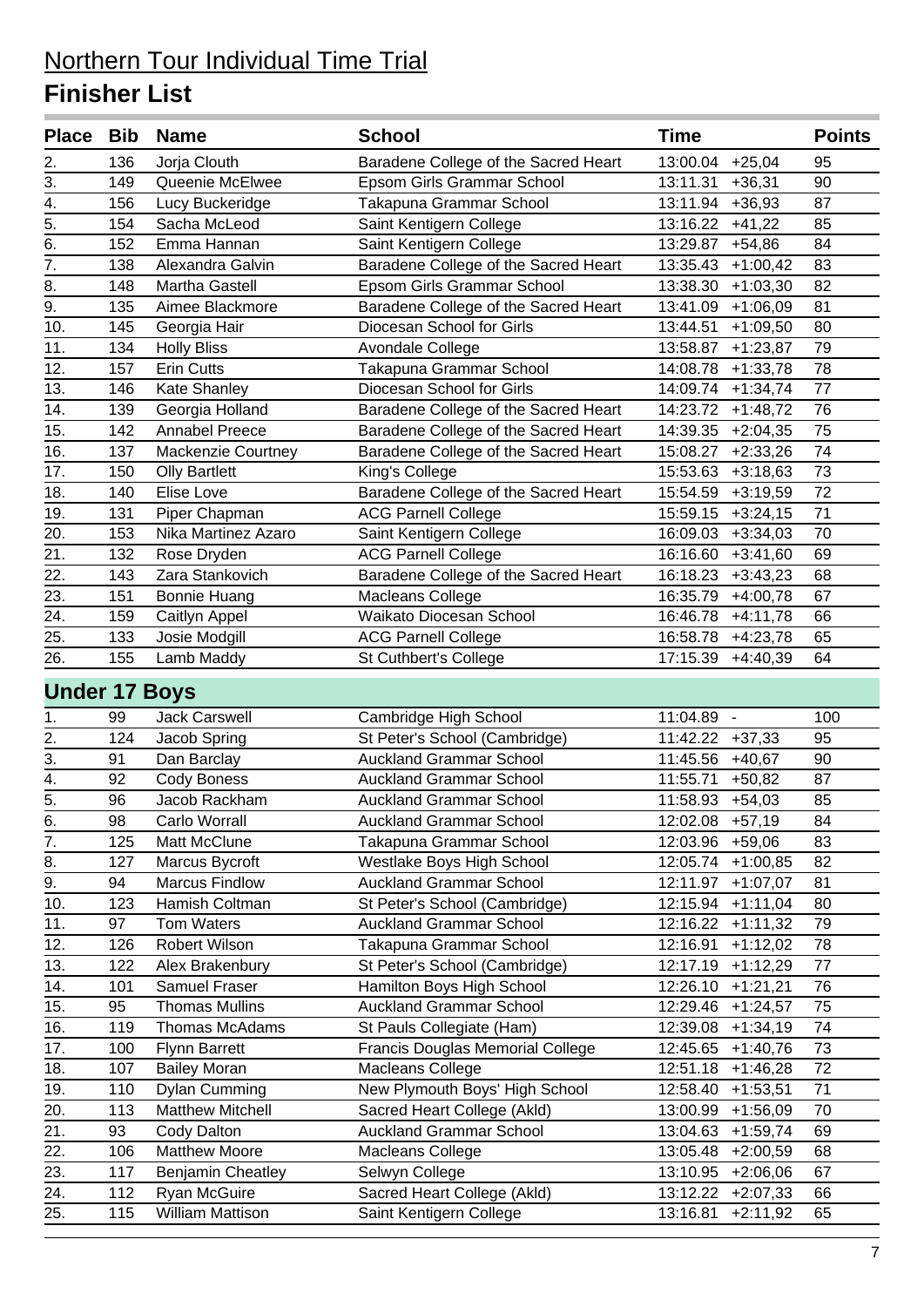| <b>Place</b>          | Bib             | <b>Name</b>             | <b>School</b>                        | <b>Time</b>            | <b>Points</b> |
|-----------------------|-----------------|-------------------------|--------------------------------------|------------------------|---------------|
| 26.                   | 128             | Matthew Mascarenhas     | Westlake Boys High School            | 13:18.52 +2:13,62      | 64            |
| 27.                   | 130             | Lachlan Stace           | Westlake Boys High School            | 13:26.23<br>$+2:21,34$ | 63            |
| 28.                   | 109             | Joel Newson             | <b>Macleans College</b>              | 13:26.51<br>$+2:21,61$ | 62            |
| 29.                   | 111             | <b>Ethan Hughes</b>     | Sacred Heart College (Akld)          | 13:29.95<br>$+2:25,06$ | 61            |
| 30.                   | 129             | <b>Austin Patterson</b> | Westlake Boys High School            | $+2:25,54$<br>13:30.44 | 60            |
| 31.                   | 108             | <b>Connor Newington</b> | Macleans College                     | 13:32.13<br>$+2:27,24$ | 59            |
| 32.                   | 104             | <b>Edward Chen</b>      | Macleans College                     | 13:38.12 +2:33,23      | 58            |
| $\overline{33}$ .     | 121             | <b>Jack Sloan</b>       | St Peter's College (Akld)            | 13:48.83<br>$+2:43,93$ | 57            |
| 34.                   | 105             | Anthony Garcia-Scholtz  | Macleans College                     | 14:04.95<br>$+3:00,05$ | 56            |
| 35.                   | 116             | Lachlan Wong            | Saint Kentigern College              | 14:36.38<br>$+3:31,49$ | 55            |
| <b>Under 20 Girls</b> |                 |                         |                                      |                        |               |
| 1.                    | 67              | Lucy Thomson            | Epsom Girls Grammar School           | $12:45.11 -$           | 100           |
| 2.                    | 52              | <b>Grace Cummins</b>    | Baradene College of the Sacred Heart | $+11,75$<br>12:56.87   | 95            |
| $\overline{3}$ .      | 54              | Lara Hopkinson          | Baradene College of the Sacred Heart | 13:15.21<br>$+30,10$   | 90            |
| $\overline{4}$ .      | 53              | Erica Hipkins           | Baradene College of the Sacred Heart | 13:21.17<br>$+36,05$   | 87            |
| $\overline{5}$ .      | 78              | Elizabeth Chan          | Waikato Diocesan School              | 13:40.88<br>$+55,76$   | 85            |
| $\overline{6}$ .      | 65              | Sarah Harvison          | Epsom Girls Grammar School           | 13:46.71<br>$+1:01,60$ | 84            |
| $\overline{7}$ .      | 74              | Ella Couch              | St Mary's College (Akld)             | $+1:11,36$<br>13:56.48 | 83            |
| $\overline{8}$ .      | 70              | Annabelle Waterworth    | Saint Kentigern College              | 13:59.29<br>$+1:14,17$ | 82            |
| $\overline{9}$ .      | 58              | <b>Ireland Miln</b>     | Baradene College of the Sacred Heart | 14:04.81<br>$+1:19,70$ | 81            |
| 10.                   | 76              | Zoe Martin              | Takapuna Grammar School              | $+1:22,66$<br>14:07.77 | 80            |
| 11.                   | 61              | Mya Anderson            | Cambridge High School                | $+1:22,86$<br>14:07.98 | 79            |
| 12.                   | 63              | Annabel Brown           | Epsom Girls Grammar School           | $+1:29,18$<br>14:14.30 | 78            |
| 13.                   | 72              | Sophie Wilkinson        | Saint Kentigern College              | $+1:29,45$<br>14:14.57 | 77            |
| 14.                   | 75              | <b>Charlie Arnold</b>   | Takapuna Grammar School              | 14:17.50<br>$+1:32,38$ | 76            |
| 15.                   | 51              | Natalya Carter          | Baradene College of the Sacred Heart | 14:20.72<br>$+1:35,60$ | 75            |
| 16.                   | 79              | <b>Lucy Farrell</b>     | Waikato Diocesan School              | 14:25.37<br>$+1:40,26$ | 74            |
| 17.                   | 60              | Emilia Wilkinson        | Baradene College of the Sacred Heart | $+1:54,32$<br>14:39.44 | 73            |
| 18.                   | 69              | Niamh Bilsborough       | Saint Kentigern College              | 14:49.73<br>$+2:04,61$ | 72            |
| 19.                   | 73              | Lancely Yung            | St Cuthbert's College                | 14:52.63<br>$+2:07,51$ | 71            |
| 20.                   | 77              | Jessica Butterworth     | Waikato Diocesan School              | 14:54.13 +2:09,02      | 70            |
| 21.                   | $\overline{57}$ | Ella McKee              | Baradene College of the Sacred Heart | 14:59.08<br>$+2:13,96$ | 69            |
| 22.                   | 81              | Emma McKay              | Waikato Diocesan School              | 15:12.28<br>$+2:27,16$ | 68            |
| 23.                   | 55              | Olivia Hyland           | Baradene College of the Sacred Heart | 15:12.90<br>$+2:27,78$ | 67            |
| 24.                   | 62              | <b>Emily Bashford</b>   | Diocesan School for Girls            | 15:43.43<br>$+2:58,32$ | 66            |
| 25.                   | 66              | Eva Ruddenklau          | Epsom Girls Grammar School           | 15:48.67<br>$+3:03,55$ | 65            |
| 26.                   | 59              | <b>Grace Stowers</b>    | Baradene College of the Sacred Heart | $+3:12,69$<br>15:57.81 | 64            |
| 27.                   | 68              | Sarah Griffiths         | King's College                       | 16:18.16<br>$+3:33,05$ | 63            |
| 28.                   | 71              | Jaime Wilkinson         | Saint Kentigern College              | 17:17.33<br>$+4:32,21$ | 62            |
| <b>Under 20 Boys</b>  |                 |                         |                                      |                        |               |
| 1.                    | 10              | Xander White            | Cambridge High School                | 10:54.75 -             | 100           |
| 2.                    | 20              | <b>Callum Nisbet</b>    | Matamata College                     | 11:28.15<br>$+33,39$   | 95            |
| 3.                    | 41              | Matthew Sugden          | Westlake Boys High School            | 11:38.98<br>$+44,22$   | 90            |
| 4.                    | 36              | <b>Ewart Bower</b>      | Westlake Boys High School            | $+45,24$<br>11:40.00   | 87            |
| 5.                    | 5               | <b>Oliver Grave</b>     | <b>Auckland Grammar School</b>       | 11:42.21<br>$+47,45$   | 85            |
| 6.                    | 4               | Lachlan Dickson         | <b>Auckland Grammar School</b>       | 11:44.39<br>$+49,64$   | 84            |
| 7.                    | 25              | Zachary Cantell-Roberts | Saint Kentigern College              | 11:45.72<br>$+50,96$   | 83            |
| 8.                    | 3               | Barnaby Clegg-Shaw      | <b>Auckland Grammar School</b>       | 11:45.80<br>$+51,04$   | 82            |
| 9.                    | 26              | Jensen Foster           | Saint Kentigern College              | 11:48.56<br>$+53,81$   | 81            |
| 10.                   | 37              | Sam Buckley             | Westlake Boys High School            | 11:48.60<br>$+53,84$   | 80            |